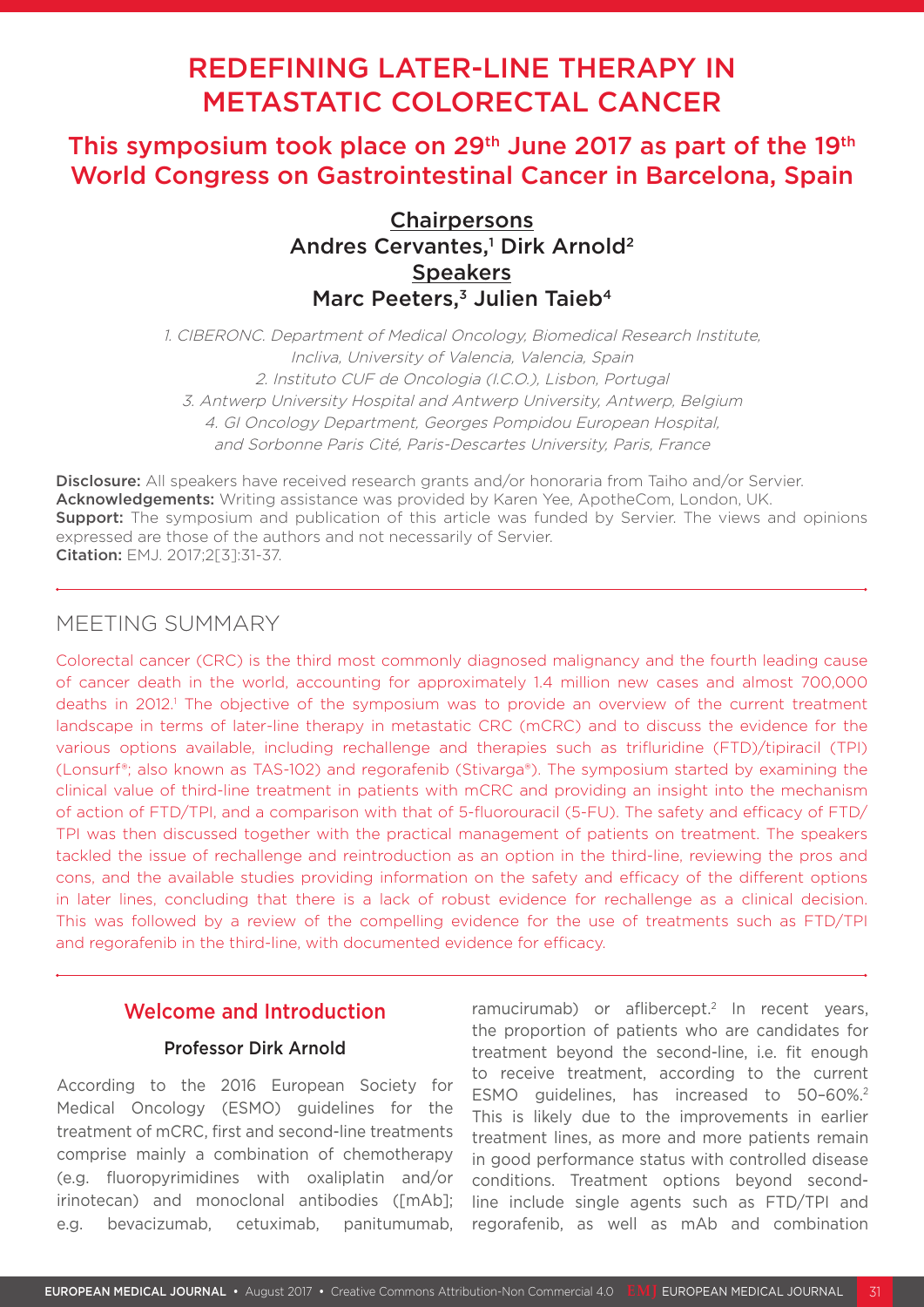therapy for patients who have not previously received an anti-epidermal growth factor receptor (EGFR) antibody. The challenge is how to determine the appropriate treatment for use given the options available.

### CLINICAL VALUE OF THIRD-LINE TREATMENTS IN PATIENTS WITH METASTATIC COLORECTAL CANCER

### Understanding the Added Value of Trifluridine/Tipiracil

### Professor Andres Cervantes

FTD/TPI is indicated for the treatment of adult patients with mCRC who have been previously treated with, or are not considered candidates for, available therapies including fluoropyrimidine, oxaliplatin, and irinotecan-based chemotherapies, anti-vascular endothelial growth factor agents, and anti-EGFR agents.<sup>3</sup> It is currently approved in the USA, the European Union (EU), Japan, and Argentina.3-6 The use of FTD/TPI in the third-line setting in mCRC is recommended in national and international guidelines such as ESMO, National Comprehensive Cancer Network (NCCN), National Institute for Health and Care Excellence (NICE), and the Japanese Society for Cancer of the Colon and Rectum (JSCCR).<sup>2,5,7,8</sup>

#### **Mechanism of Action of Trifluridine/Tipiracil**

FTD/TPI is a novel oral antitumour nucleoside; it is made up of FTD, a thymidine-based nucleoside analogue, and TPI, a thymidine phosphorylase inhibitor, at a molar ratio of 1:0.5. FTD exerts its cytotoxic effects primarily by incorporation of its active metabolite, FTD triphosphate (trifluoromethyl deoxyuridine 5'-triphosphate  $[F_3dTTP]$ ), into DNA.9-11



### Figure 1: Comparison of mechanisms of action of trifluridine/tipiracil (right-hand panel) versus 5-FU (left-hand panel).9,13

5-FU: 5-fluorouracil; DPD: dihydropyrimidine dehydrogenase; dTTP: deoxythymidine triphosphate; FBAL: alpha-fluoro-beta-alanine; F<sub>3</sub>dTMP: trifluoromethyl deoxyuridine 5'-monophosphate; F<sub>3</sub>dTTP: trifluoromethyl deoxyuridine 5'-triphosphate; FdUMP: fluorodeoxyuridine monophosphate; FTD: trifluorothymidine (trifluridine); TK: thymidine kinase; TP: thymidine phosphorylase; TPI: tipiracil hydrochloride; TS: thymidylate synthase.

*© Les Laboratoires Servier, 2017 (published with permission).*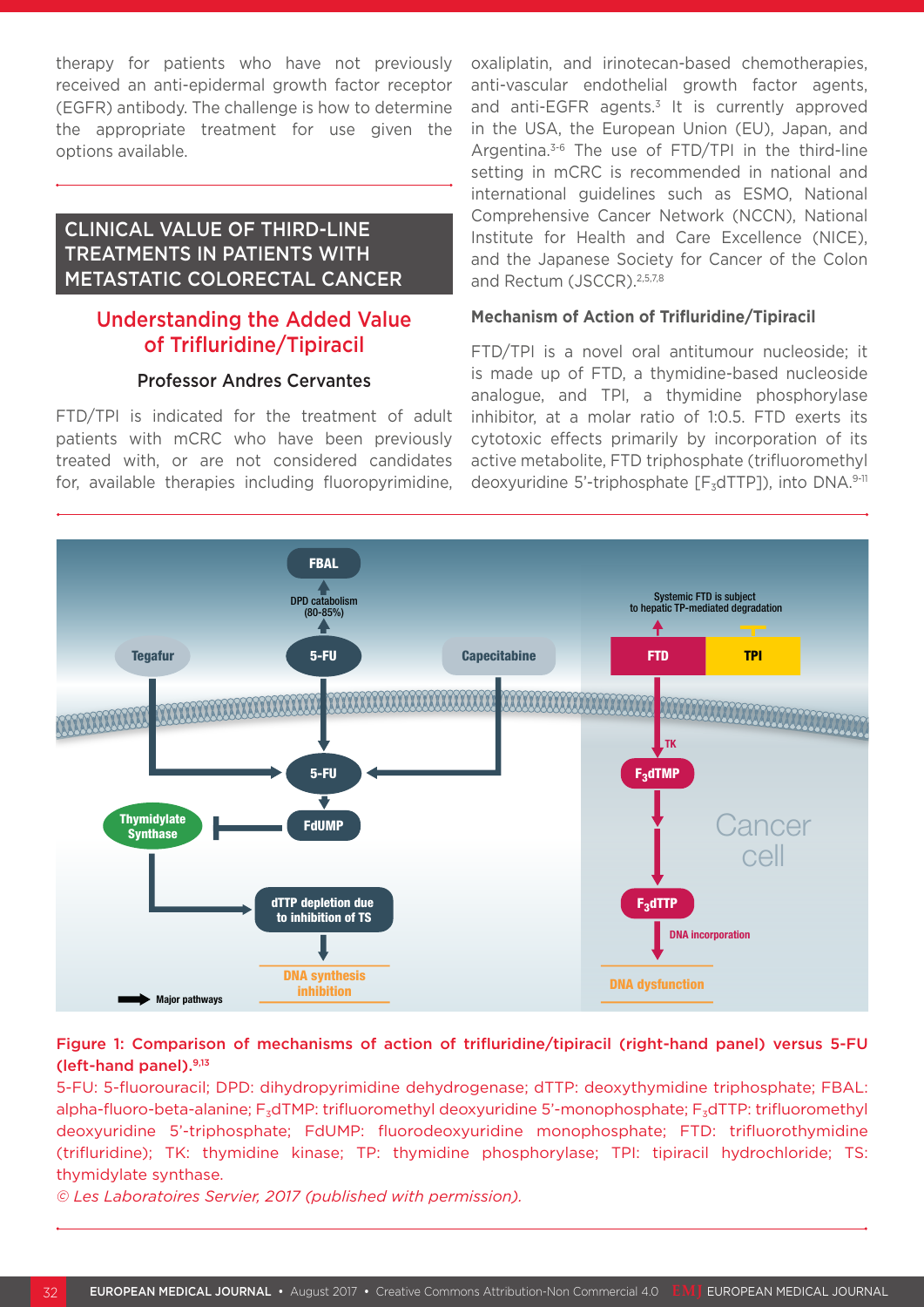Under normal circumstances, systemic FTD is subject to hepatic, thymidine phosphorylasemediated degradation; co-administration of TPI inhibits thymidine phosphorylase, thus increasing the bioavailability of FTD (37-fold increase in exposure) for conversion to the active metabolite within cells.<sup>9,12</sup>

Entry of FTD into the cancer cell (via active transportation or nucleoside transporters) is followed by phosphorylation by thymidine kinase to ultimately produce  $F_3$ dTTP (Figure 1).  $F_3$ dTTP is readily incorporated into the DNA of tumour cells (in the place of thymidine bases), thus interfering with DNA function and inhibiting cell proliferation and tumour growth.<sup>9</sup> The mechanism of action of FTD is in contrast with that of 5-FU, a uracil-based nucleic acid analogue, which exerts its antitumour activity by inhibition of DNA synthesis via depletion of deoxythymidine triphosphate (dTTP) (due to inhibition of thymidylate synthase) (Figure 1).<sup>9</sup>

Interestingly, in preclinical studies, FTD/TPI demonstrated antitumour activity in 5-FU-sensitive as well as 5-FU-resistant cells.<sup>14</sup> This observation was carried through in the RECOURSE study, which demonstrated that FTD/TPI was also clinically active in patients who are refractory to 5-FU.15 In summary, DNA dysfunction by FTD/TPI is distinct from the mechanism of action of 5-FU, resulting in antitumour activity of FTD/TPI in both 5-FU-sensitive and resistant tumours.

### Clinical Efficacy and Safety of Trifluridine/Tipiracil

### Professor Marc Peeters

The median overall survival (OS) for patients with mCRC is currently >30 months, as a result of the availability of new drugs as well as the multidisciplinary approach to the continuum of care.2 Moving from first-line to later treatment lines, it is important to achieve a balance, not just between the efficacy and safety of treatments, but also the quality of life provided by these treatments. In the third-line setting, two drugs (FTD/TPI and regorafenib) have demonstrated efficacy versus best supportive care (BSC) in heavily pretreated patients with mCRC in randomised Phase III trials. However, no head-to-head data for these two options are available.

Data from three clinical trials are available for FTD/ TPI: a Phase II trial (J003,  $N=172$ ),<sup>16</sup> the Phase III RECOURSE trial (N=800),<sup>15</sup> and the Phase III TERRA trial, which was an East Asian specific study  $(N=406).<sup>17</sup>$  The participants in these trials were patients with refractory disease having previously received ≥2 regimens prior to study entry and with Eastern Cooperative Oncology Group (ECOG) performance status of 0–1 in the majority of patients. The patients were randomised in a 2:1 ratio of FTD/TPI with BSC versus placebo with BSC. Patients randomised to FTD/TPI received a dose of 35 mg/m2 twice daily on Day 1 up to Day 5, and then from Day 8 until Day 12, every 4 weeks.

Overall, the three studies showed the following with regard to efficacy:<sup>15-17</sup>

- Significant and clinically meaningful improvements in median OS were observed with FTD/TPI versus placebo, with hazard ratios (HR) ranging from 0.56–0.79.15-17 In the RECOURSE study, the OS benefits of FTD/TPI were observed not only in the overall population but also across different patient subgroups.<sup>15</sup>
- FTD/TPI offered a significant and clinically meaningful improvement in progression-free survival (PFS) compared with placebo, with HR ranging from 0.41-0.48;<sup>15-17</sup> PFS benefits were also consistent across all prespecified subgroups in the J003 and RECOURSE trials.<sup>15,16</sup>
- FTD/TPI offered consistent improvements in disease control rate compared with placebo (about 44% versus about 15%).<sup>15-17</sup>
- FTD/TPI effectively prolonged time to deterioration of ECOG performance status from 0-1 to  $\geq$  (5.7 versus 4.0 months for placebo) in the RECOURSE study.<sup>15</sup>
	- 84% of patients remained at ECOG performance status 0–1 at treatment discontinuation.18

With regard to safety, the RECOURSE study showed the following:<sup>15</sup>

- FTD/TPI had a well-tolerated safety profile with a low rate of dose reductions, discontinuations, and severe adverse events (AEs).
- Overall, only 4% of patients on FTD/TPI withdrew due to AEs (versus 2% for placebo), while 14% required a dose reduction.
- Treatment with FTD/TPI was well tolerated with minimal non-haematological AEs (with the most common being nausea/vomiting, decreased appetite, fatigue, and diarrhoea).
- The main AEs associated with FTD/TPI were haematological in nature (neutropenia, leukopenia, and anaemia), which were generally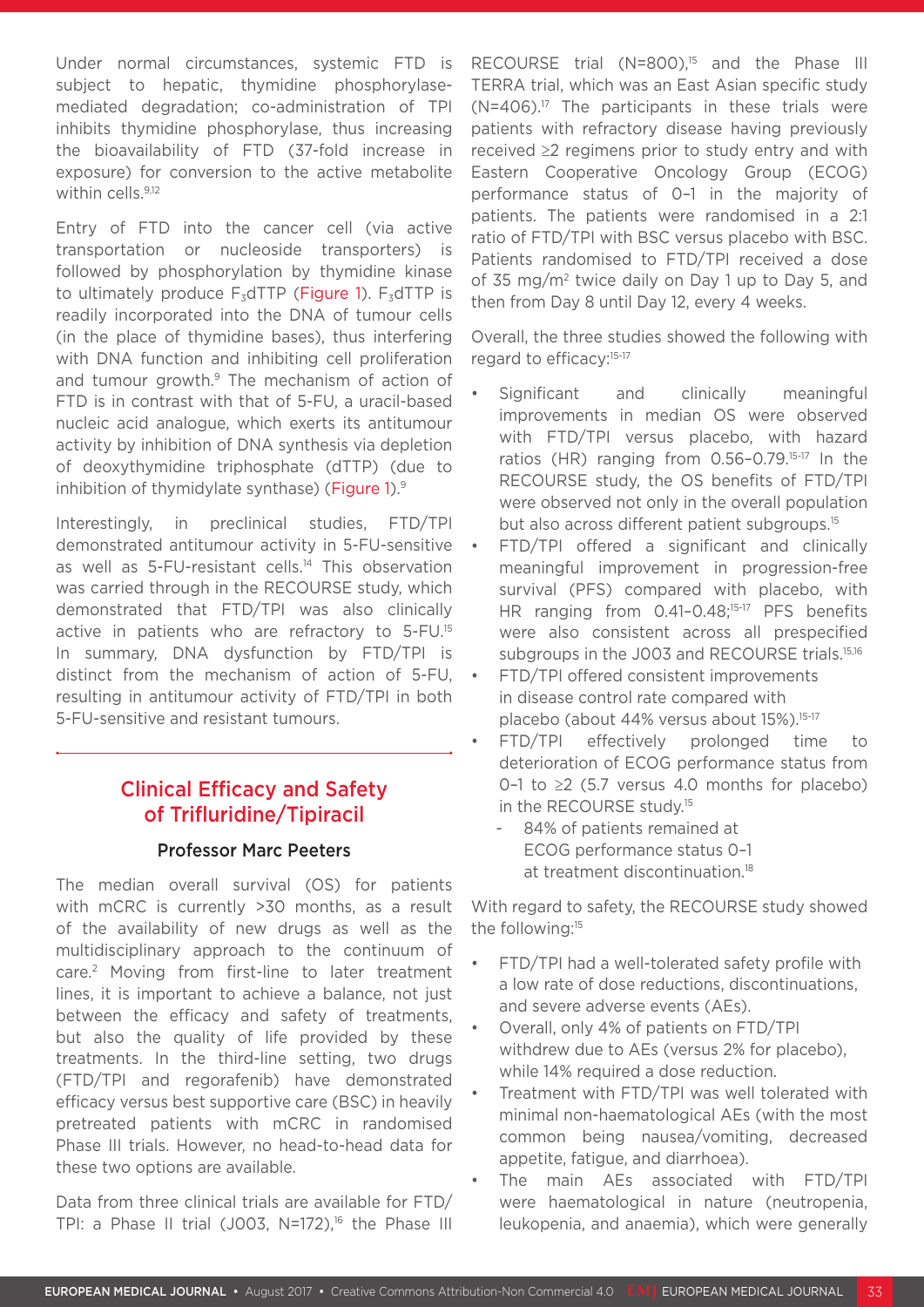manageable; guidelines are available for the management of these AEs.<sup>3</sup>

These safety results were consistent with what has been observed in the other two trials.<sup>16,17</sup>

Appropriate dose management is important for optimal clinical efficacy. With regard to haematological events, complete blood cell counts must be obtained prior to initiation of each cycle. In the event of neutropenia and thrombocytopenia, treatment with FTD/TPI should be interrupted and resumed only on recovery of neutrophil counts to  $\geq$ 1.5 × 10<sup>9</sup>/L and platelets to  $\geq$ 75 × 10<sup>9</sup>/L, respectively. Details for the management of neutropenia are provided in Figure 2. Similar guidance is recommended with regard to the management of Grade 2/3 and Grade 4 thrombocytopenia.

With regard to non-haematological AEs, the recommendation for most Grade 3 or 4 events would be to interrupt treatment and re-initiate with a dose 5 mg/m<sup>2</sup> lower than the previous dose when the AE is resolved (to baseline levels). The exceptions to this recommendation are Grade 3/4 nausea and/or vomiting events that can be controlled by antiemetic therapy, and diarrhoea that can be managed with antidiarrhoeal medicinal products. In the majority of cases, it may not be necessary to decrease the dose of FTD/TPI.

These recommendations are in line with the observation that only 4% discontinuation due to AEs were reported in the RECOURSE trial, which demonstrates the effectiveness of management of AEs with dose delay and reduction strategies. In summary, FTD/TPI is effective as a treatment option for mCRC beyond second-line, with a favourable safety profile.

### TREATMENT CHOICE AT THIRD-LINE: TO RECHALLENGE OR NOT TO RECHALLENGE?

### Rechallenge in the Continuum of Care

#### Professor Dirk Arnold

According to the 2016 ESMO guidelines, there is an option of the usage of either new single agents, or a rechallenge or reintroduction of treatment of mCRC beyond the second-line.<sup>2,19</sup> Rechallenge refers to the reinitiation of a therapy (after an intervening period) to which the tumour had proved to be resistant in earlier-line treatments.19



### Figure 2: Recommendations for dose delay and dose reduction for patients with neutropenia.<sup>3</sup>

Resumption criteria (CTCAE, Grade 1 or better): neutrophils, ≥1.5 × 109/L; platelets, ≥75 × 109/L. Resumption criteria applied at the start of the next cycle for all patients regardless of whether or not the interruption criteria were met.

CTCAE: Common Terminology Criteria for Adverse Events. *© Les Laboratoires Servier, 2017 (published with permission).*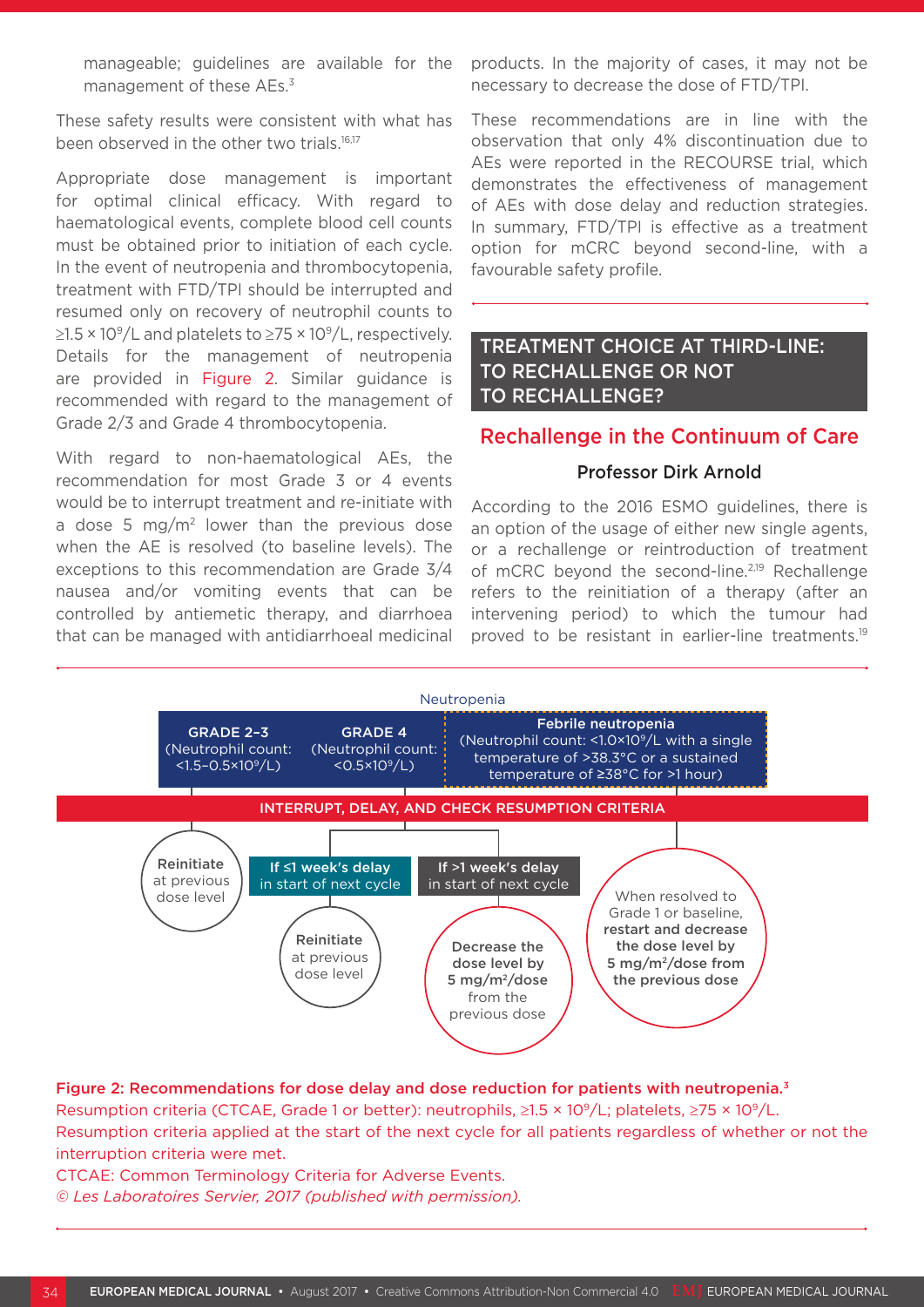By contrast, reintroduction refers to the reinitiation of treatment without evidence of disease progression in the interval; this may be according to a set duration (e.g. adjuvant treatment) or following a planned treatment break (e.g. for the reduction or management of AEs).

The rationale for rechallenge lies in the observation that cancer is a clonal disease and that tumour progression is generally not homogeneous. It is feasible that some clones that were sensitive to first-line treatment, but had escaped elimination, would re-emerge as clones that would be the source of tumours that progress following secondline treatment. It stands to reason that the first-line treatment may therefore have a clinical effect on the tumour in the third-line setting.

In the OPTIMOX studies, previously untreated patients were randomly assigned to either a combination of leucovorin (LV) and fluorouracil (FU) with oxaliplatin (FOLFOX4) administered every 2 weeks until progression, or a simplified LV and FU regimen with high-dose oxaliplatin (FOLFOX7) for six cycles, maintenance without oxaliplatin for 12 cycles, and reintroduction of FOLFOX7. The pooled analysis of OPTIMOX-1 and OPTIMOX-2 suggests that reintroduction after a ≥6-month oxaliplatin-free interval improves PFS, OS, and response rates in treatment-naïve patients with mCRC.20 Similar results were also observed in more complex treatment regimens such as LV and FU and oxaliplatin and irinotecan (FOLFOXIRI) treatment, with response rates of 38% following rechallenge in patients who have progressed following maintenance treatment.<sup>21</sup>

A similar observation was also noted for cetuximab rechallenge in patients with irinotecan-refractory mCRC who had a clinical benefit after initial cetuximab plus irinotecan therapy but experienced disease progression following treatment with both cetuximab and a second-line of chemotherapy. Rechallenge resulted in an overall response rate of ≤54%.22 Molecular analyses of circulating tumour cells and circulating tumour DNA have demonstrated the reappearance of anti-EGFRsensitive tumour cell clones after ceasing targeted therapy, $23$  suggesting that rechallenge with anti-EGFR agents may be a viable option for these patients.

Nonetheless, examination of the available literature on rechallenge with anti-EGFR in mCRC indicates limited evidence for this option, as the majority of studies are retrospective in nature with poor levels of evidence (Level IV).<sup>22,24-26</sup> A similar situation is observed with the concept of retreatment with oxaliplatin, with poor evidence levels for the available studies. In summary, reintroduction of treatment can produce a high overall response rate and may represent a viable option in certain circumstances.21 While the mechanisms of action supporting rechallenge are not completely understood and the levels of evidence are poor, oxaliplatin rechallenge appears to be a viable option in mCRC (with oxaliplatin-free interval ≥6 months). $20$ 

### Third-line Treatment in the Continuum of Care

#### Professor Julien Taieb

While the treatment goals for mCRC vary according to the different lines of systemic treatment, the treatment goal for patients receiving thirdline treatment and beyond is the maintenance of good quality of life and performance status (given their short life expectancy). Indeed, treatmentrelated factors (toxicity) take on a more important role (compared with tumour/disease-related characteristics and patient-related factors) as a patient progresses through the continuum of care.

It appears that the evidence of rechallenge with chemotherapy and targeted agents is conflicting; very little data are available on irinotecan and there are no data on bevacizumb beyond the secondline. Evidence for oxaliplatin comprises mostly of reports on a first-line stop-and-go (intermittent) treatment strategy (FOLFIRI) rather than third-line rechallenge. A study comparing patients receiving interval chemotherapy between the first FOLFOX and second FOLFOX therapy or having a chemotherapy holiday demonstrated PFS and OS of 27 and 58 weeks, respectively, after a chemotherapy holiday, compared with 11 and 36 weeks, respectively, after interval chemotherapy.<sup>27</sup> These results demonstrate that clinical outcomes are worse with rechallenge compared with reintroduction of oxaliplatin.

Similarly, the evidence for rechallenge with anti-EGFR mAbs is conflicting. On the one hand, results of a Phase II, prospective study of *KRAS* wild type patients (N=39) with mCRC show that rechallenge with cetuximab plus irinotecan may achieve clinical benefit (objective response rate: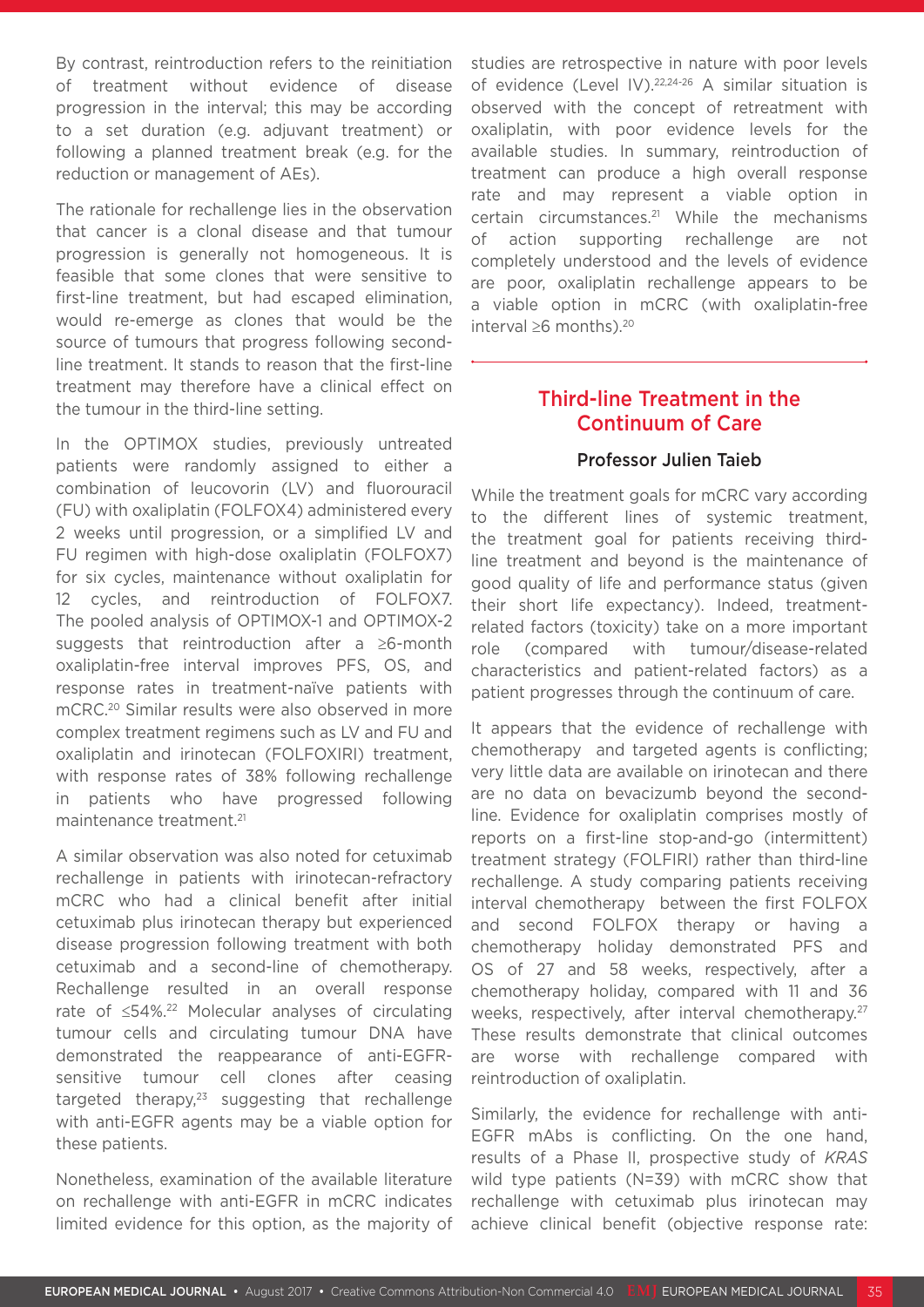53.8% [complete response: 5.1%; partial response: 48.7%]) and delay disease progression in patients who had previously experienced clinical benefit.<sup>19,22</sup> On the other hand, panitumumab monotherapy has shown minimal benefit in patients with *KRAS* wild type mCRC (N=20) that has progressed on prior cetuximab.28 In addition, it has been shown that response to rechallenge with anti-EGFR is influenced by the response to the first use as well as the interval between the first and second anti-EGFR treatment; prior responders with longer interval length were more likely to respond to anti-EGFR.<sup>29</sup> Finally, it is well known that *RAS* mutations are present in >50% of all mCRC, which would preclude the use of anti-EGFRs for rechallenge.29

In this situation, options that are available for patients ineligible for anti-EGFR rechallenge are the single agents regorafenib and FTD/TPI. The CORRECT study demonstrated the clinical benefits of regorafenib on OS (HR: 0.77; 95% confidence interval [CI]: 0.64–0.94; p=0.0052) and PFS (HR: 0.49; 95% CI: 0.42–0.58; p<0.0001) compared with placebo in third-line treatment of patients with mCRC.<sup>30</sup> The RECOURSE study demonstrated significant efficacy benefits with FTD/TPI on OS (HR: 0.68; 95% CI: 0.58–0.81; p<0.001, with a 2-month improvement in median OS), and PFS (HR: 0.48; 95% CI: 0.41–0.57; p<0.001) versus placebo.15 It should be noted that treatment with FTD/TPI is not considered as a 5-FU rechallenge, as the mechanisms of action of the individual treatments are different (Figure 1).<sup>9</sup> This has been confirmed in the RECOURSE study, which demonstrated the clinical effects of FTD/TPI in patients who had progressed on 5-FU.15 In particular, treatment with FTD/TPI prolonged the PS of patients compared with placebo, with almost 9 out of 10 patients retaining a PS of 0–1 at the end of the study.15

Currently, the ESMO 2016 consensus guidelines recommend that treatment be given at third-line followed by a rechallenge (but not conversely).<sup>2</sup> These recommendations for treatment with regorafenib or FTD/TPI in the third-line setting (ahead of rechallenge) are supported by the strong evidence for the clinical efficacy of regorafenib<sup>18,30,31</sup> and FTD/TPI<sup>15-17</sup> in prospective clinical trials in the third-line setting. In summary, evidence-based treatments that are recommended in national and international guidelines should be the preferred third-line treatment options.<sup>2,7</sup>

### Summary and Conclusion

#### Professor Andres Cervantes

The main points of the symposium are summarised in Figure 3.



#### Figure 3: Summary of symposium.

ESMO: European Society for Medical Oncology; OS: overall survival; PS: performance status; RCT: randomised clinical trial.